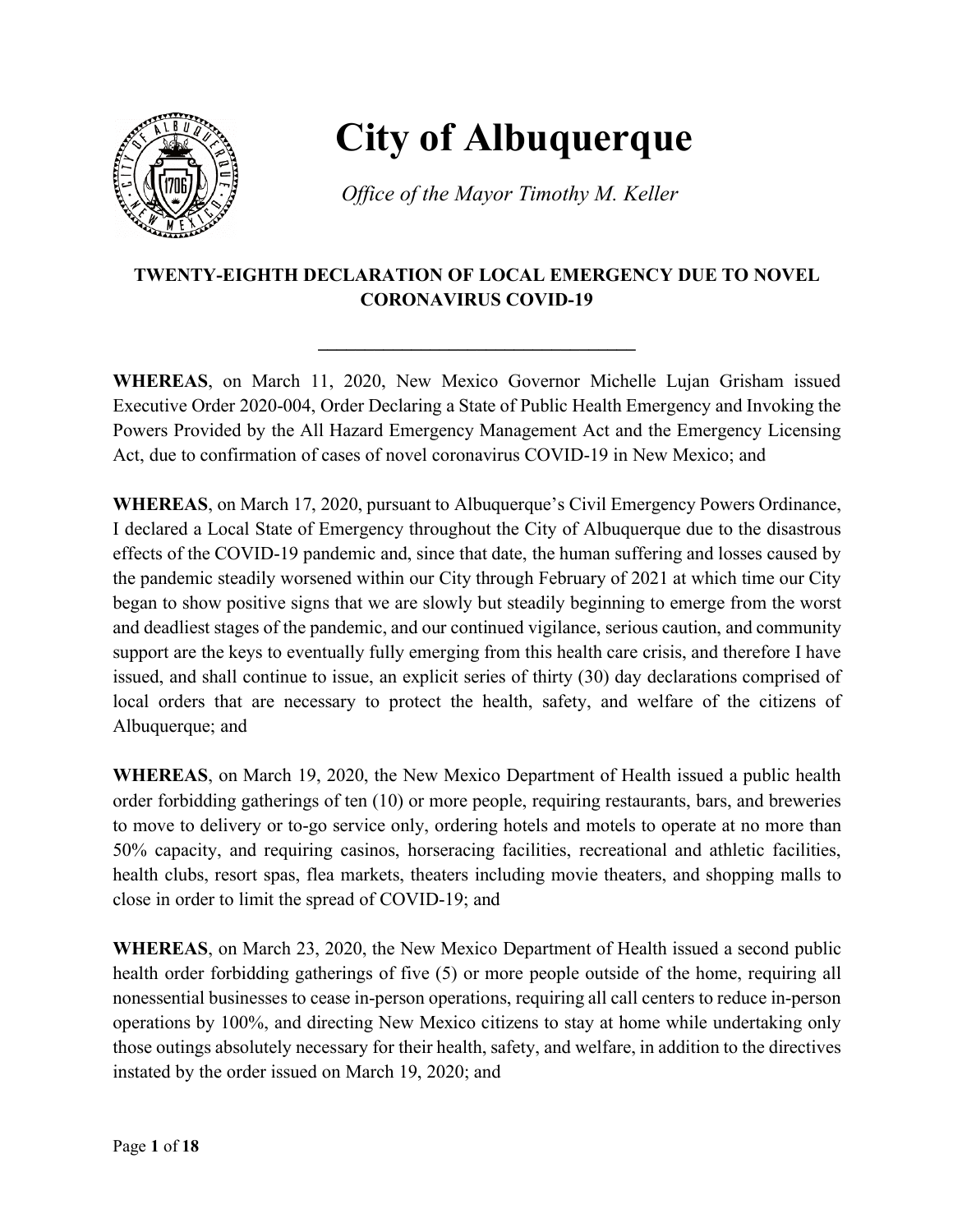**WHEREAS**, on April 6, 2020, the New Mexico Department of Health issued a third public health order narrowing the definition of essential businesses, reinforcing the ban of mass gatherings of five (5) or more people except for groups inside a residence that regularly reside together, ordering all non-essential businesses to reduce any in-person workforces by one hundred percent (100%), reducing the maximum allowable number of customers allowed in an essential retail space to twenty percent (20%) of the maximum occupancy of that retail space as determined by the fire marshal or fire department, ordering all hotels, motels, RV parks, and other places of lodging not to operate at more than twenty-five percent (25%) occupancy with an exception for health care workers engaged in provision of care to individuals utilizing lodging for extended stays, temporary housing, or for purposes of quarantine or isolation due to COVID-19, banning the operation of short-term vacation rentals except for providing housing to out-of-state health care workers who are engaged in the provision of care in New Mexico, reinforcing the prior stay at home order, directing retailers to take action to reduce hoarding, and directing New Mexicans to avoid all nonessential travel and self-quarantine for at least fourteen (14) days after out of state travel; and

**WHEREAS**, on April 30, 2020, the New Mexico Department of Health issued three Public Health Orders modifying its prior orders as follows: (1) slightly increasing the list of essential businesses allowed to operate, with healthcare restrictions, to also include non-emergency veterinary facilities, pet adoption, pet grooming/daycare/boarding facilities, bike repair facilities, supportive operations for utilities, clarifying that new and used automobile dealers may sell cars through internet sales of other audiovisual means but they may not allow customers in showrooms, and allowing retail businesses that are not "essential businesses" to operate to the minimum extent necessary to provide curbside pickup and/or delivery services but only if those retailers were already legally permitted to provide their services through pickup and delivery, clarifying that animal shelters, zoos, and other animal care facilities are not limited from performing tasks that ensure the health and welfare of animals, allowing federally licensed firearm dealers to operate to the extent necessary to conduct background checks and also allowing individuals to enter said firearm dealer locations by appointment only to take possession of firearms ordered online or through other remote means, allowing golf courses to open on a modified basis for golf only with social distancing and sanitation protocols but with no dine-in or retail services and no golf course liquor sales, and no curbside liquor sales at any establishment per subsequent clarifications issued by the Director of Alcoholic Beverage Control of the New Mexico Department of Regulation and Licensing; (2) allowing all hospitals and other health care facilities, ambulatory surgical facilities, dental and orthodontic and endodontic offices to gradually resume operations and provide nonessential health care services, procedures, and surgeries, only in strict compliance with the New Mexico Department of Health's "Reopening Guidelines: Medical Offices" and "Medically Necessary Surgery and Procedural Guidelines" addressing Personal Protective Equipment utilization and conservation, decontamination strategies, reporting requirements, staffing requirements, visitor restrictions, and which guidelines are publicly available on the New Mexico Department of Health's website and subject to change as circumstances warrant; and, (3) allowing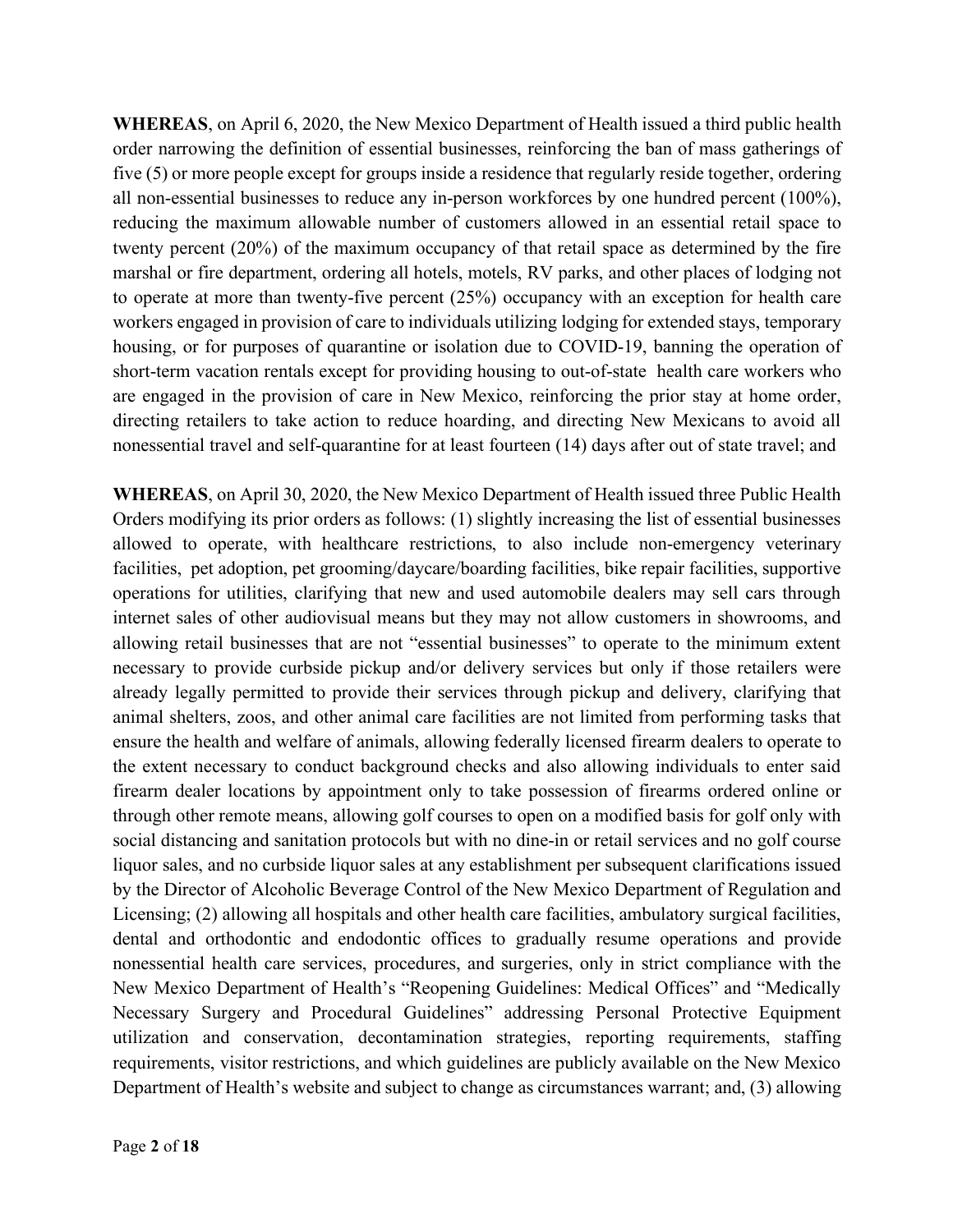all polling stations to operate on the days and times provided in the Election Code from early voting through Election Day but with occupancy for non-mobile locations limited to the maximum of either four voters or 20% of the maximum occupancy of the polling location as determined by the fire marshal or fire department, and with the further limitation that mobile polling locations are limited to two voters at any given time, with social distancing and sanitizing protocols inside and outside all polling locations; and

**WHEREAS,** on May 5, 2020, the New Mexico Department of Health issued a new public health order clarifying that shooting ranges may operate by appointment only and must maintain social distancing, and ordering that, beginning May 6, 2020, all "essential businesses" operating as a "retail space" and having a building footprint greater than 50,000 square feet, and/or operating as a restaurant, must ensure that all employees wear face coverings or medical grade masks, and further ordering that, beginning May 11, 2020, all "essential businesses" operating as a "retail space" must ensure that all employees wear face coverings or medical grade masks; and

**WHEREAS,** on May 15, 2020, the New Mexico Department of Health issued a new public health order allowing all small retail businesses to operate at 25% capacity and allowing places of worship to operate at 10% capacity in certain counties, including Bernalillo County, and requiring all New Mexicans to wear face coverings in public; and

**WHEREAS,** on May 27, 2020, the New Mexico Department of Health issued a new public health order, allowing restaurants to offer dine-in service in outdoor seating areas only at up to 50% of their outdoor area fire code maximum occupancy; and

**WHEREAS,** on June 1, 2020, the New Mexico Department of Health issued a new public health order, allowing all retail businesses to operate at 25% capacity, allowing all indoor shopping malls to operate at 25% capacity providing all food courts remain closed, allowing gyms and exercise facilities to operate at up to 50% capacity but prohibiting group classes, allowing public swimming pools to operate for lane swimming and lessons restricted to two students and at up to 50% capacity and requiring play and splash areas to remain closed, allowing bars to operate for delivery if allowed under their applicable license, allowing places of lodging to operate at up to 50% of their maximum occupancy while not counting healthcare workers engaged in the provision of care to New Mexico residents or using the facility for extended stays, as temporary housing, or for purposes of quarantining or isolating towards that maximum occupancy, allowing golf courses and outdoor tennis facilities to open provided that they operate in accordance with the All Together New Mexico: COVID-Safe Practices for Individuals and Employers, allowing state parks to open only for day use while requiring camping areas, visitor centers, and other large enclosed indoor spaces normally open to the public to remain closed, and allowing summer youth programs to operate if they do so in accordance with the All Together New Mexico: COVID-Safe Practices for Individuals and Employers; and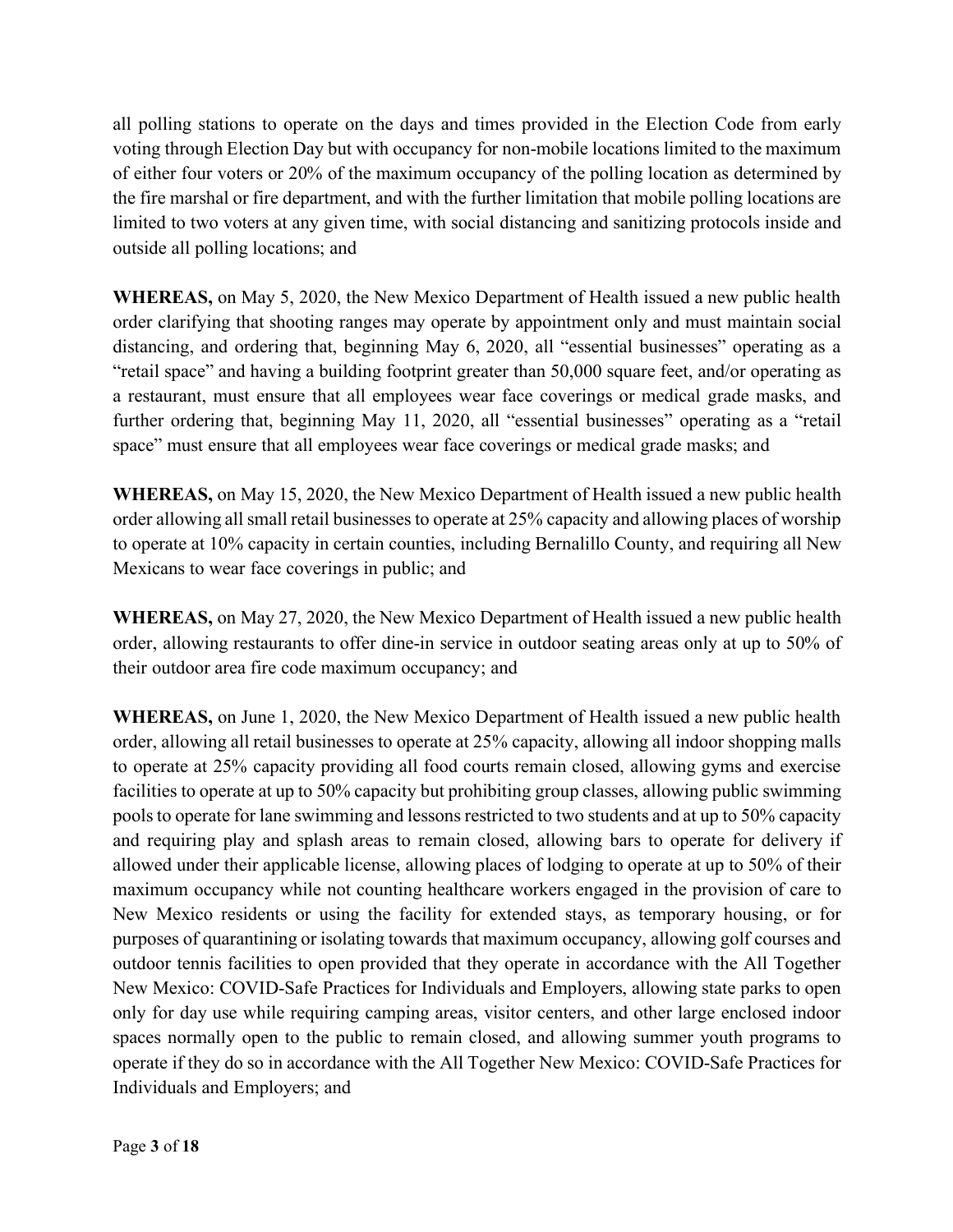**WHEREAS,** on June 1, 2020, the City Council passed and adopted Bill No. 0-20-16, which I then approved and signed into law on June 3, 2020, thereby enacting the Temporary Outdoor Dining Ordinance, to assist businesses to increase customer traffic and to assist consumers by providing healthier outdoor dining options in a manner that helps promote the health, safety, and general welfare of restaurant staff and their customers; and

**WHEREAS,** on June 12, 2020, the New Mexico Department of Health issued a new public health order, allowing local breweries licensed under § 60-6A-26.1 NMSA (1978) to offer outdoor and patio service at up to 50% of their maximum fire code occupancy; and

**WHEREAS,** on June 15, 2020, the City Council passed and adopted Bill No. 0-20-23, which I then approved and signed in to law on June 26, 2020, thereby enacting the Temporary Outdoor Retail Ordinance to help certain retail businesses increase readily accessible retail areas by converting parking spaces, setback areas and landscaped areas into outdoor retailing and curbside pickup areas, and to help consumers by providing open air shopping opportunities in a manner that promotes the health, safety, and welfare of retail staff and their customers; and

**WHEREAS,** on June 30, 2020, the New Mexico Department of Health issued a new public health order reaffirming the contents of the previous public health orders and requiring all out-of-state travelers to quarantine for 14 days upon arriving to New Mexico; and

**WHEREAS,** on July 13, 2020, the New Mexico Department of Health issued an amended public health order prohibiting restaurants from offering indoor dining and restricting outdoor seating to 50% capacity, requiring masks to be worn in all public settings for any reason including exercise, canceling contact sports including, but not limited to, high school football, soccer, and wrestling for the upcoming fall semester, and prohibiting out-of-state visitors from using New Mexico state parks; and

**WHEREAS,** on August 6, 2020, New Mexico Governor Michelle Lujan Grisham issued Executive Order 2020-056 directing individuals traveling to New Mexico to self-isolate or selfquarantine for a limited period and directing the New Mexico Department of Health to initiate lawful isolation and quarantine proceedings for individuals who do not self-isolate or selfquarantine, and explicitly mandating that, subject to certain exceptions: (1) family or household members who visit an isolated or quarantined person must then self-quarantine for no less than 14 days, (2) all persons self-quarantining because of out-of-state travel shall be responsible for all costs associated with the self-quarantine, (3) any New Mexico resident leaving the State for vacation or other leisure activities must self-quarantine for no less than 14 days, and any such traveler is not eligible for paid sick leave pursuant to the federal Families First Coronavirus Response Act, (4) authorizing the New Mexico Department of Health to involuntarily quarantine any individual who does not comply with the quarantine directive, and (5) directing the New Mexico Department of Health, with cooperation from all other executive agencies, to take all necessary steps to ensure such screening and quarantining, including imposing temporary holds of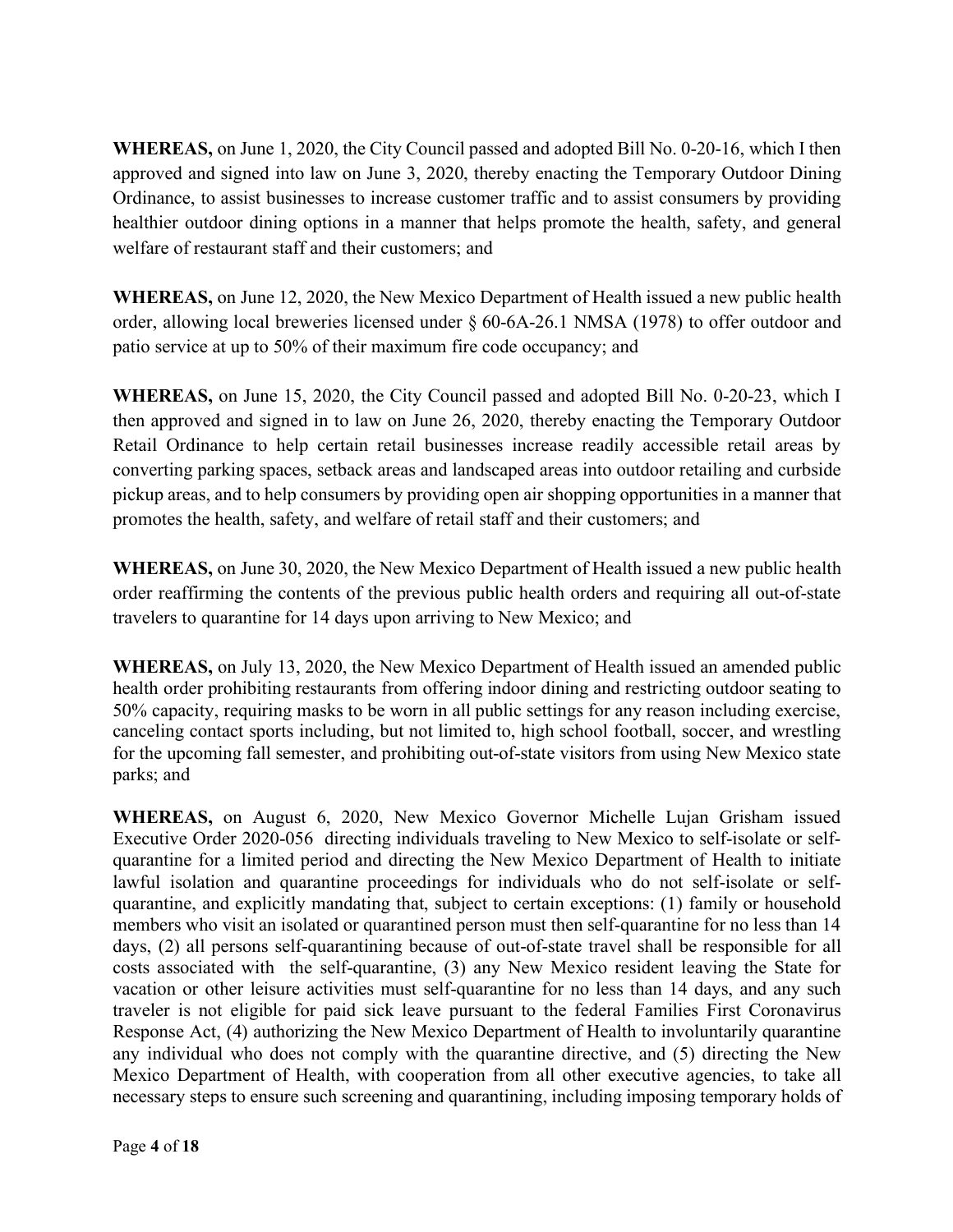individuals or groups, obtaining court orders to quarantine, and imposing any civil or criminal penalties warranted under the Public Health Emergency Response Act and the Public Health Act; and

**WHEREAS,** on August 28, 2020, New Mexico Governor Michelle Lujan Grisham issued Executive Order 2020-059 extending the declaration of a statewide public health emergency and renewing prior emergency orders through September 18, 2020; and

**WHEREAS,** on August 28, 2020, the New Mexico Department of Health issued a new public health order renewing prior public health orders with modifications and clarifications as follows: (1) increasing allowed "mass gatherings" from no more than five individuals not residing together to no more than ten individuals not residing together, (2) reiterating that "close-contact recreational facilities" such as indoor movie theaters, indoor museums with interactive displays or exhibits, bowling alleys, miniature golf, arcades, amusement parks, aquariums, concert venues, professional sports venues, performance venues, go-kart venues, automobile racetracks, adult entertainment venues, dance clubs, and bars, must remain closed, (3) allowing all other businesses whether or not deemed "essential" to operate at 25% of the maximum occupancy of any enclosed space as determined by the relevant fire marshal or fire department, (4) allowing "food and drink establishments" to provide indoor dining at 25% occupancy and outdoor dining at 75% occupancy, (5) allowing "houses of worship" to operate at 40% occupancy, (6) allowing places of lodging to operate at 50% occupancy, and (7) clarifying that all allowed businesses must adhere to New Mexico's published COVID-19 Safe Practices and Reentry Guidance, including private pre-Kindergarten through  $12<sup>th</sup>$  grade educational institutions; and

**WHEREAS,** on September 3, 2020 the New Mexico Department of Health issued a new public health order renewing prior public health orders, and allowing places of lodging that have completed the NM Safe Certified Training to operate at 75% occupancy; and

**WHEREAS,** on September 3, 2020, New Mexico Governor Michelle Lujan Grisham issued Executive Order 2020-063, effective September 4, 2020, ordering that, subject to certain exceptions, all persons arriving to New Mexico from a state with a positive test rate higher than 80 per 100,000 residents or a test positivity rate greater than or equal to 5%, over a seven-day rolling average, or from outside the United States, must self-isolate or self-quarantine for a period of at least 14 days from the date of their entry into the State of New Mexico or for the duration of their presence in the State, whichever is shorter, and further ordering that persons coming into New Mexico from another state, but not another country, who can show documentation of a valid negative COVID-19 test taken within seventy-two (72) hours before or after entry into New Mexico are exempt from the 14 day quarantine requirement. Exempt travelers are still advised to self-quarantine. EO 2020-063 also reiterated that State government personnel who vacation out of New Mexico, and therefore must self-quarantine, are not eligible during self-quarantine for paid leave provided by the Families First Coronavirus Response Act; and

**WHEREAS,** on September 18, 2020, the New Mexico Department of Health issued an updated Public Health Order reinforcing prior orders while amending certain provisions to allow bowling alleys to operate for league play only, ice skating rinks to operate for athletic training and practice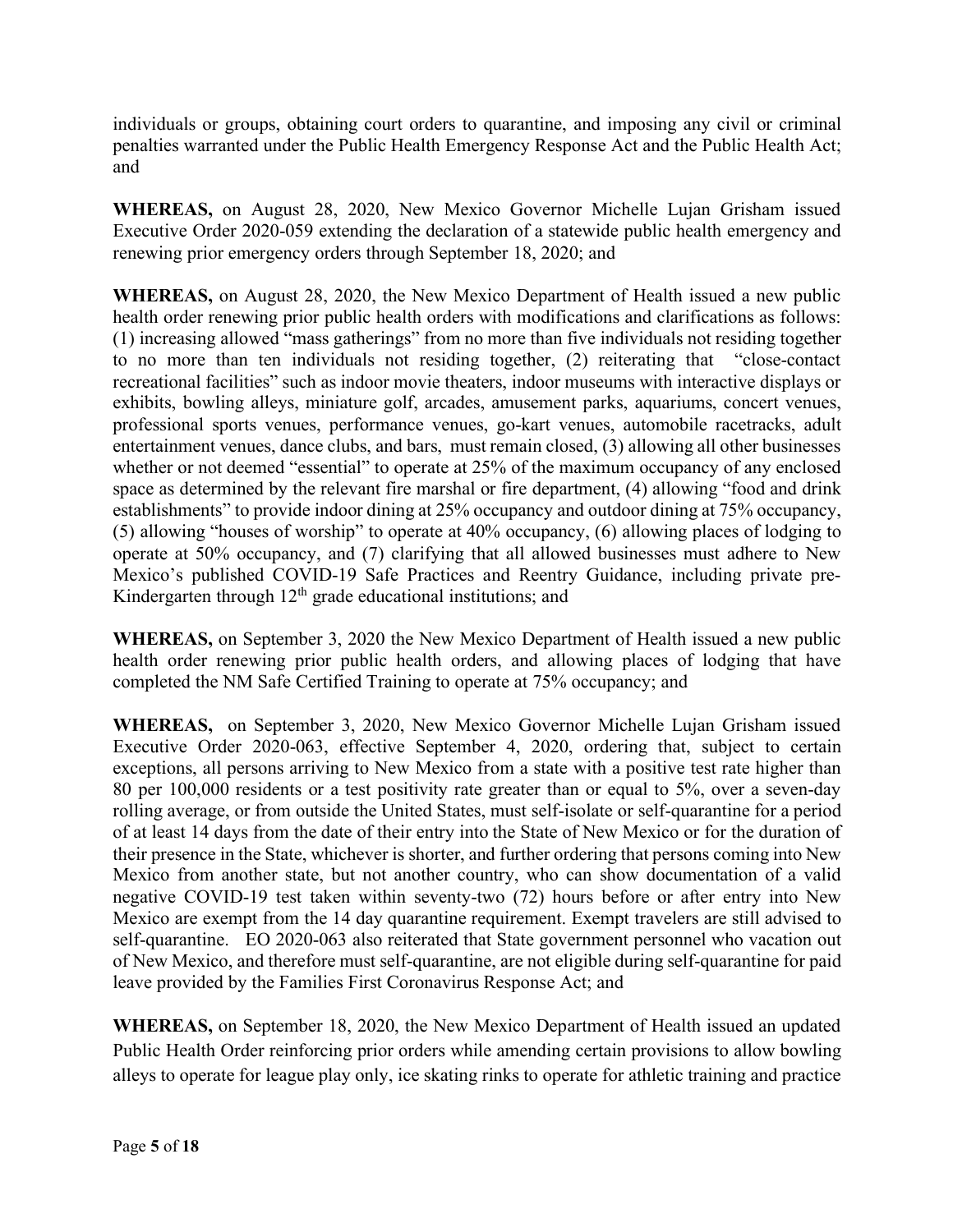by reservation only, camping in State Parks, and use of public swimming pools by not more than ten (10) persons concurrently; and

**WHEREAS,** on October 8, 2020, Governor Michelle Lujan Grisham presented scientific evidence that the number of COVID-19 cases has again rapidly started to rise at an alarmingly dangerous rate despite having trended downward over the past two months, and the Governor issued a warning that all New Mexicans must immediately exercise extreme caution and wear facial masks to reduce exposure to the virus and reverse the recent surge so that our State can protect the health, safety, and welfare of the public, and prevent the reversal of our re-opening efforts; and

**WHEREAS,** on October 16, 2020, the New Mexico Department of Health, through Acting Secretary Billy J. Jimenez, issued a new Public Health Order confirming restrictions imposed in prior Orders but decreasing lodging establishment occupancy rates from 75% to 60% for lodging establishments that completed the New Mexico Safe Certified training, and decreasing occupancy from 50% to 25% for those lodging establishments that did not complete such training, and further ordering that any food or drink establishment that is permitted to serve alcohol must close by 10:00 p.m.; and

**WHEREAS,** on October 21, 2020, New Mexico Governor Michelle Lujan Grisham issued Executive Order 2020-072 directing all persons who enter New Mexico from a state with a COVD-19 positive test rate higher than 80 per 1,000,000 residents or a test positivity rate greater than or equal to 5% to self-quarantine for 14 days, and further advising all persons who enter New Mexico from states with positive rates below those amounts to self-quarantine and be tested for COVID-19 within 5 to 7 days after their return to New Mexico; and

**WHEREAS,** on October 22, 2020, the New Mexico Department of Health issued an amended Public Health Order extending the restrictions from prior orders but reducing the allowed "mass gathering" limit to five persons, and mandating that any essential business identified as a "retail space" remain closed between the hours of 10:00 p.m. and 4:00 a.m., and all food and drink establishments must complete the New Mexico Safe Certified training in order to provide indoor dining after October 30, 2020, and further ordering that any "food and drink establishment," "close contact business," "place of lodging," "retail space," or other business that poses a significant public health risk as determined by the Department of Health, must close for a period of two weeks following the occurrence of four (4) or more rapid responses within a fourteen (14) day period, although a "retail space" may be permitted to continue to operate if the Department of Health, after consultation with the State Environmental Department, determines that the business is a necessary provider of goods and services within the community in light of geographic considerations; and

**WHEREAS,** by October 30, 2020, New Mexico tragically surpassed 1,000 deaths caused by the pandemic, and therefore on that date, New Mexico Governor Michelle Lujan Grisham issued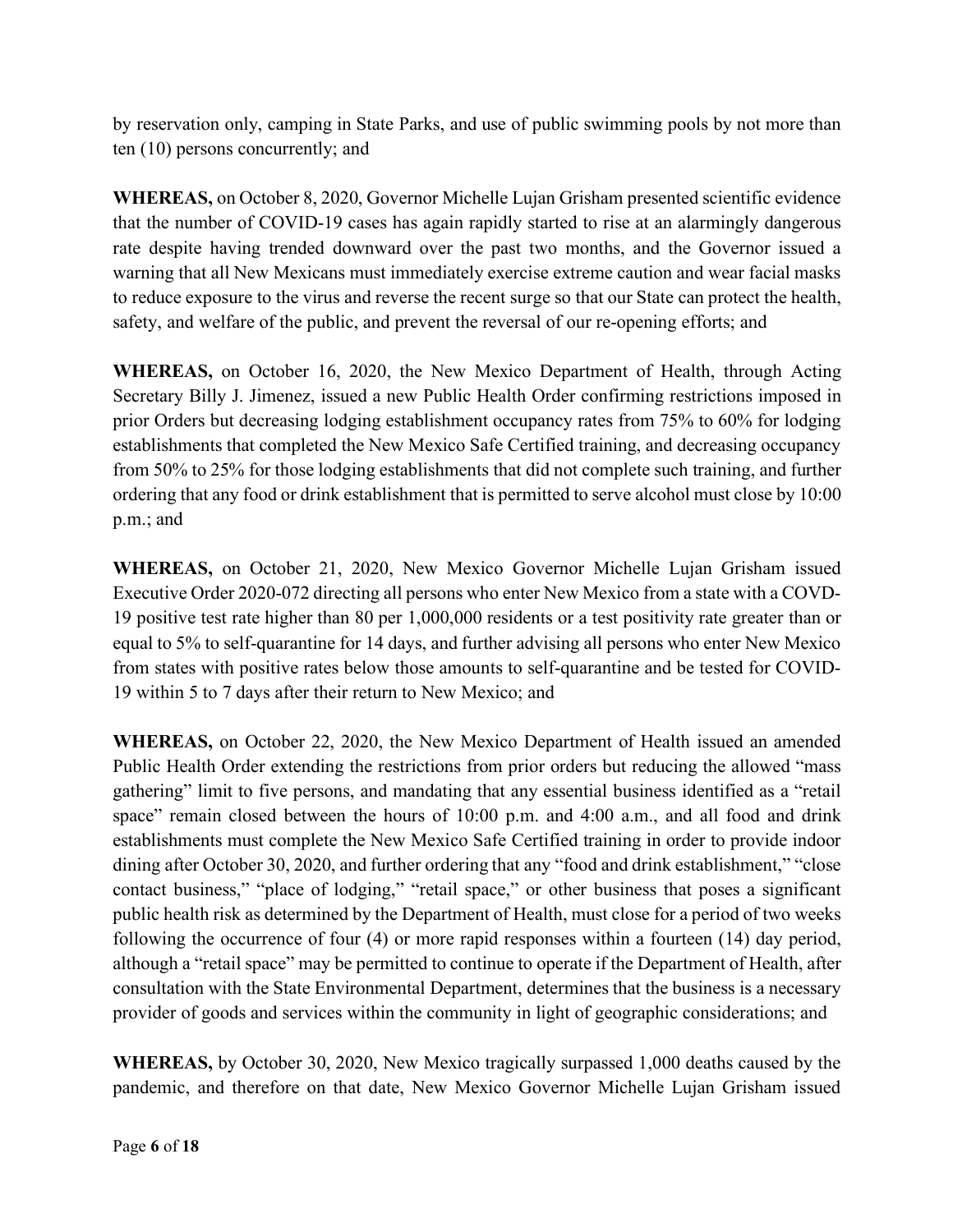Executive Order 2020-76 ordering flags to half-staff from November 2, 2020, till sunset on November 6, 2020, comprising a week of mourning in memory of those who have lost their lives and to honor their family members and loved ones; and

**WHEREAS,** on November 30, 2020, the New Mexico Department of Health issued a new Public Health Order, effective December 2, 2020, imposing a county by county "Red, Yellow, or Green" metric-based reopening framework based on thresholds for (1) infection testing positivity rates (5%) and (2) per capita infection rates (8 per 100,000), which shall determine the operational level and mandatory restrictions applicable at any given time in any particular county in New Mexico. Red is most restrictive and applies when neither metric is satisfied, Yellow applies when one metric is satisfied, and Green applies when both metrics are satisfied. At this time, the situation in Bernalillo County, where Albuquerque is located, is dire and is rated as Red.

**WHEREAS,** on December 9, 2020, the New Mexico Department of Health issued two Public Health Orders imposing a temporary ban on non-essential surgical procedures through January 4, 2021, and recognizing the activation of crisis care standards and the credentialing of approved health care providers thus deeming them public employees for purposes of the New Mexico Tort Claims Act; and

**WHEREAS,** on December 15, 2020, the New Mexico Department of Health issued two additional Public Health Orders modifying the Red, Yellow, Green framework to remove the 75 person occupancy limit on essential businesses that had been imposed by the December 2, 2020 order while retaining the 25% occupancy limit on such businesses, and specifying the demographic data and contact tracing data that must be reported to the Department of Health by laboratories and submitters pertaining to required infectious disease reporting; and

**WHEREAS,** on December 30, 2020, New Mexico Department of Health issued an updated Public Health Order reiterating the Red, Yellow, Green framework set forth in the December 15, 2020, Public Health Order; and

**WHEREAS,** in addition to Public Health Orders, the New Mexico Department of Health publishes Guidance Documents primarily consisting of COVID Safe Practices (CSP's) which frequently contain related Re-opening Guidelines, and the State of New Mexico has further determined that Public Health Orders apply to given situations "unless specified otherwise in the pertinent CSP's in which case the limits in the CSP's are controlling" over less specific language in a Public Health Order; and such CSP's are continually revised by the State depending on COVID infection rates, and this approach allows the State to more timely revise and update its rules for controlled reopening, or reclosing, of public schools, professional sports events, collegiate and youth sports, and other activities;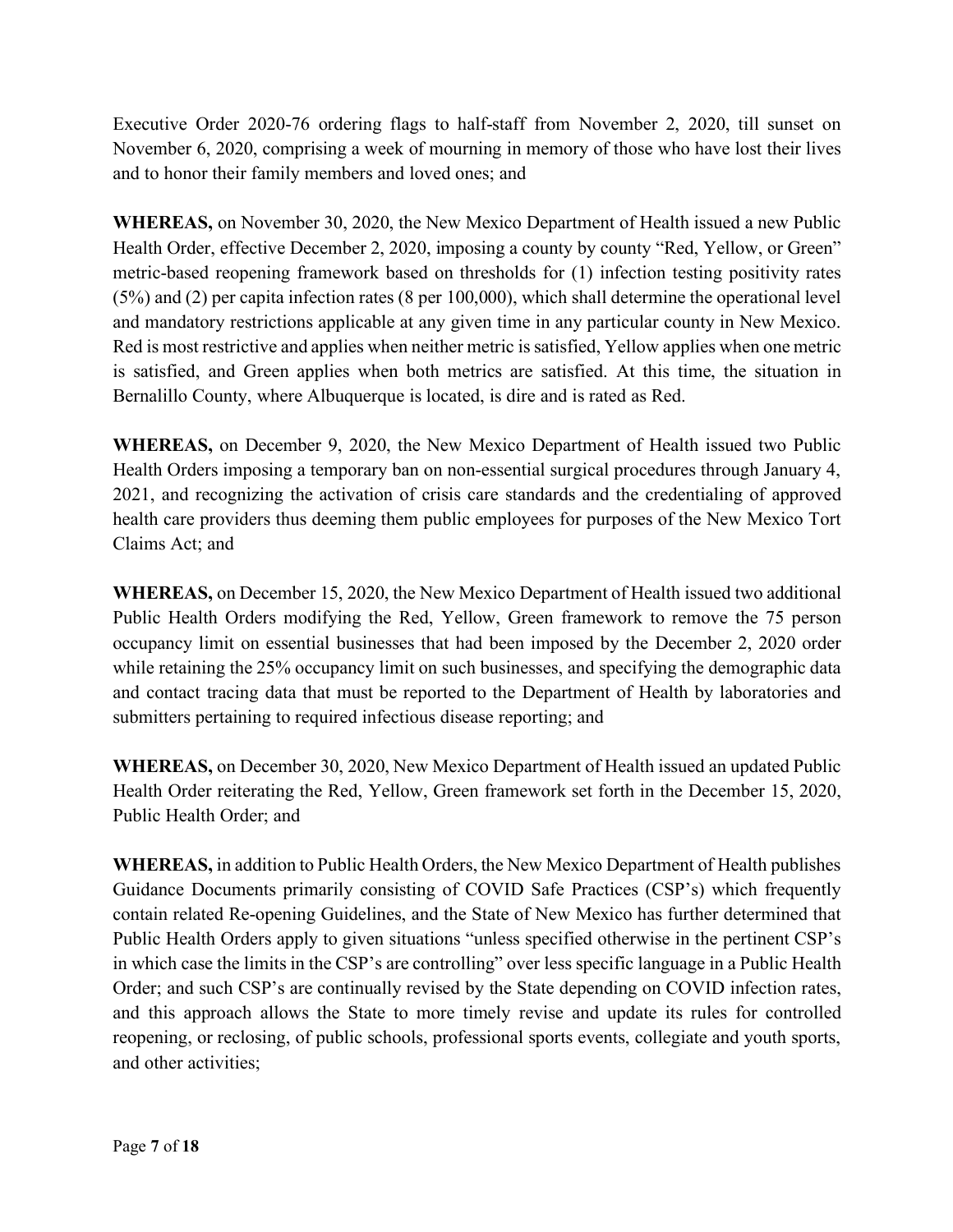**WHEREAS,** on January 29, 2021, New Mexico Governor Michelle Lujan Grisham issued Executive Order 2021-004 renewing the declaration of a public health emergency, and reiterating that all measures in prior orders remain in effect unless modified by a subsequent order, and Governor Michelle Lujan Grisham additionally issued Executive Order 2021-006 rescinding Executive Order 2020-075 that had directed a 14 day quarantine for people travelling into New Mexico from another state, and replacing the directive with an advisory to self-isolate or selfquarantine for 14 days and obtain a COVID-19 test as promptly as possible upon their arrival to New Mexico.

**WHEREAS,** on February 10, 2021, pursuant to the Red, Yellow, Green framework set forth in the December 15, 2020, New Mexico Department of Health Public Health Order, Bernalillo County's rating progressed from Red to Yellow, allowing for the following revised limitations applicable to the Yellow rating:

- Essential businesses (non-retail): No capacity restrictions but operations must be limited to only those absolutely necessary to carry out essential functions
- Essential retail spaces: 33% of maximum capacity
- Food and drink establishments: 25% of maximum capacity for indoor dining; 75% of maximum capacity for outdoors dining; any establishment serving alcohol must close by 10 p.m. each night
- Close-contact businesses: 25% of maximum capacity or 20 customers at one time, whichever is smaller
- Outdoor recreational facilities: 25% of maximum capacity (unless required to have less capacity under the state's COVID-Safe Practices)
- Close-contact recreational facilities: Remain closed
- All other businesses: 25% of maximum capacity or 125 customers at one time, whichever is smaller
- Houses of worship: May hold religious services, indoors or outdoors, or provide services through audiovisual means, but may not exceed 33% of the maximum capacity of any enclosed space on the premises
- Places of lodging: 60% of maximum occupancy for those that have completed "NM Safe" Certified" training; 25% of maximum occupancy for all others; 5 guests maximum for vacation rentals
- Mass gatherings limit: 10 persons, 80 vehicles

**WHEREAS,** on February 24, 2021, the New Mexico Department of Health issued a revised Public Health Order amending the Red, Yellow, Green framework to adjust restrictions in each of those prior levels and to add a Turquoise level for Counties that satisfy the metrics required to operate at Green level for the two most recent 14-day reporting periods. It also added a definition for "Large entertainment venues" that include venues such as convention centers, concert venues, movie theaters, performance venues, professional or semi-professional sports venues, racetracks,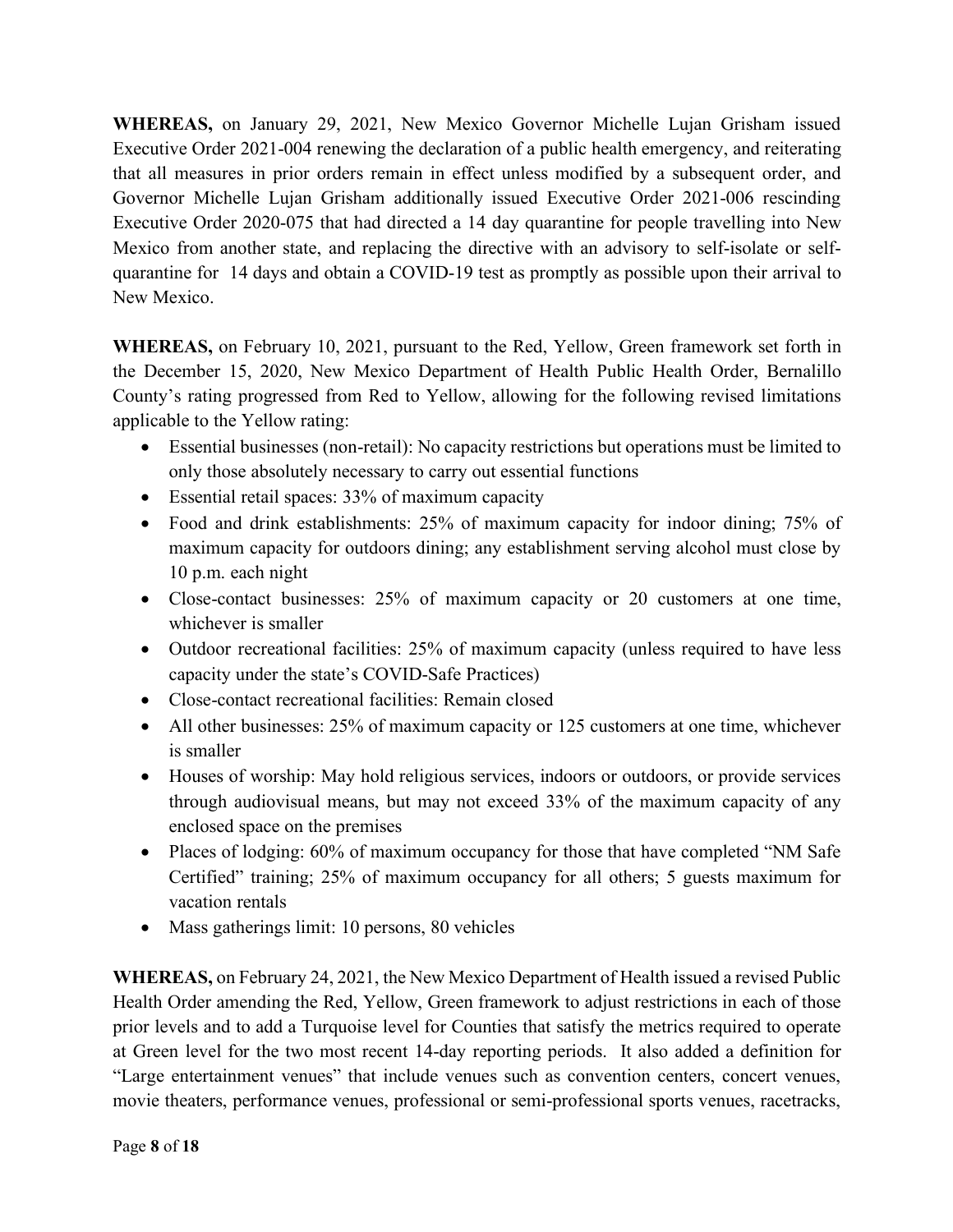and theaters, as well as a definition for "Bars and clubs" that include businesses that are not defined as "food and drink establishments" and that typically generate more than half of their revenue from the sale of alcohol for on-premises consumption, as well as adult entertainment venues, nightclubs, and dance clubs, regardless of the source of their revenue. The revised Public Health Order generally left prior restrictions intact, but included the following adjustments:

Red: the revised order increased mass gatherings within vehicles from ten (10) vehicles to forty (40) vehicles but no food or drink may be sold at the vehicular gathering; removed the seventyfive (75) customer occupancy cap on essential businesses but left the occupancy percentage in place; large entertainment venues may not operate; bars and clubs may not operate; outdoor recreational facilities and food and drink establishments may allow customers to use indoor restrooms.

Yellow: the revised order increased gatherings within vehicles from twenty-five (25) vehicles to eighty (80) vehicles but no food or drinks may be sold at the vehicular gathering; removed the one hundred twenty-five (125) customer occupancy cap on essential businesses but left the occupancy percentage in place; large entertainment venues may operate at 25% occupancy of any outdoor space, patrons may use indoor restrooms, and the venues may broadcast or record entertainment indoors but without an in-person audience; recreational facilities may operate at 33% occupancy, patrons may use indoor restrooms; bars and clubs may not operate; food and drink establishments complying with NM Safe Certified requirements may operate indoors at 33% occupancy; places of lodging that have not completed the NM Safe Certified training may operate at 33% occupancy; close contact businesses may not exceed the lesser of 33% occupancy or twenty (20) customers inside the building.

Green: the revised order increased gatherings within vehicles from one hundred (100) vehicles to one hundred twenty (120) vehicles but no food or drink may be sold at the vehicular gathering; large entertainment venues and recreational facilities may operate indoors at 25% occupancy and outdoors at 50% occupancy; food and drink establishments complying with NM Certified Safe requirements may operate at 50% occupancy indoors and 75% occupancy outdoors; bars and clubs may operate outdoors at 25% occupancy and patrons may use indoor restrooms; State museums may operate at 50% occupancy.

Turquoise: the revised order added this new level stating that mass gatherings of more than one hundred fifty (150) individuals are prohibited, and mass gatherings within vehicles may not exceed two hundred (200) vehicles, and did not include a prohibition on the sale of food and drinks at the vehicular gathering; essential businesses may operate at 75% occupancy indoors and 100% occupancy outdoors; houses of worship may operate at 75% occupancy indoors; large entertainment venues may operate at 33% occupancy indoors and 75% occupancy outdoors; recreational facilities may operate at 50% occupancy indoors and 75% occupancy outdoors; bars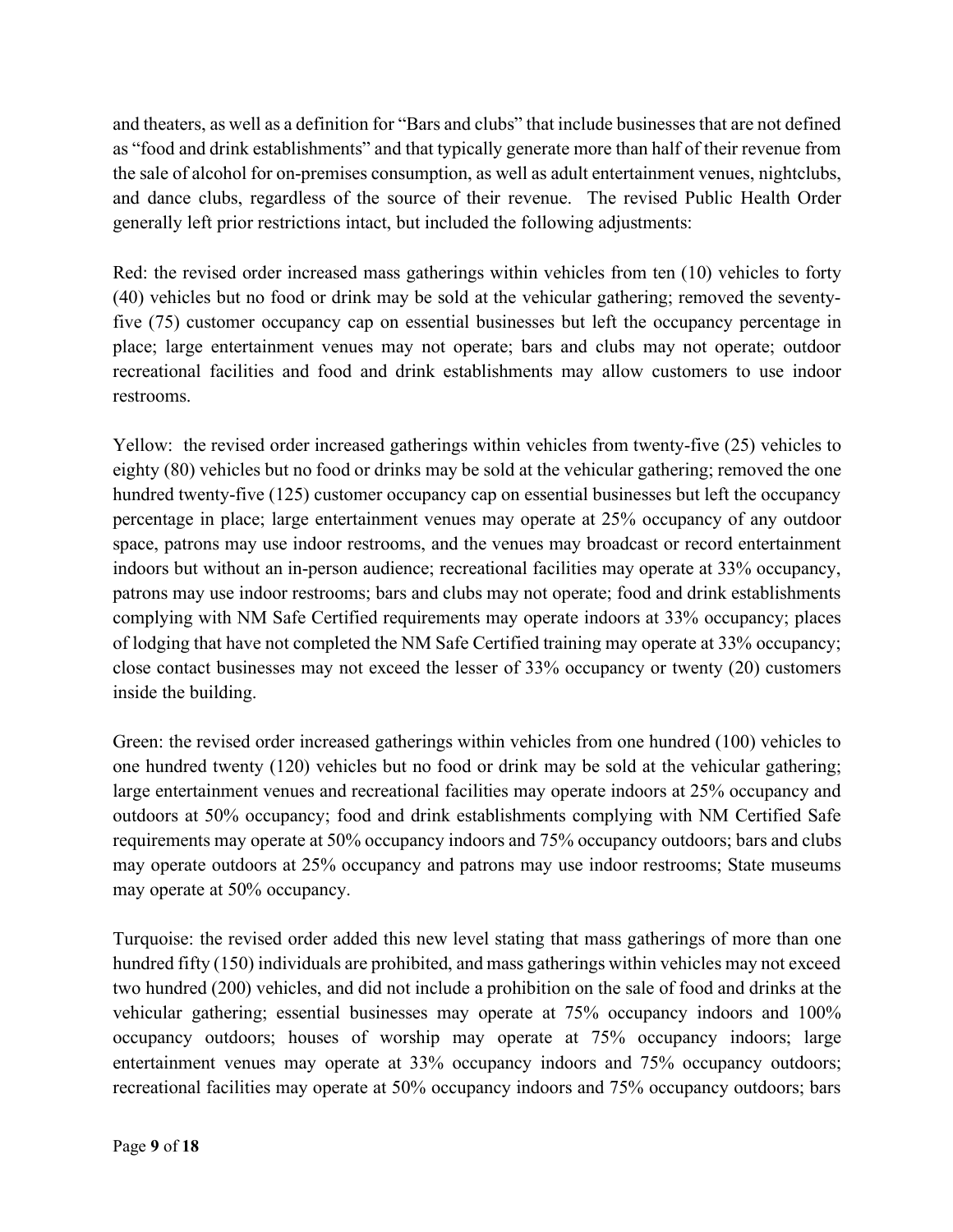and clubs may operate at 33% indoors and 75% outdoors; food and drink establishments complying with NM Safe Certified requirements may operate at 75% occupancy indoors and outdoors.

**WHEREAS,** on April 28, 2021, the New Mexico Department of Health issued a new Public Health Order raising the thresholds in the Red to Turquoise rating system from (1) infection testing positivity rates of 7.5% instead of the prior 5%, (2) per capita infection rates from 10 per 100,000 instead of the prior 8 per 100,000, and (3) introducing an additional measure based on the percentage of vaccine-eligible residents who are fully vaccinated, with such measure being 35% beginning on the date of the Order, followed by 40% beginning the week of May 3, 2021, and increasing 5% every other week thereafter; and

**WHEREAS,** on May 14, 2021, the New Mexico Department of Health issued a new Public Health Order stating that, pursuant to new guidance from the Centers for Disease Control and Prevention (CDC), fully vaccinated individuals are no longer required to wear masks or socially distance from other individuals unless otherwise recommended by the CDC, and allowing entities to continue to impose mask-wearing requirements if they so choose; and

**WHEREAS,** on June 2, 2021, the New Mexico Department of Health issued a new Public Health Order stating that all counties in New Mexico were now placed within the Turquoise level in the State's Red-to-Turquoise framework, reflecting a decreased but not eliminated risk of viral transmission statewide, and that the State of New Mexico was closely monitoring vaccination rates and working with local officials to increase vaccinations; and

**WHEREAS,** on August 2, 2021, the Governor issued Executive Order 2021-046, requiring State employees who are not fully vaccinated against COVID-19 and willing and able to provide adequate proof of such vaccination to provide adequate proof that the employee has tested negative for COVID-19 on a weekly basis and wear a face covering at all times during the course and scope of their employment; and

**WHEREAS**, on August 17, 2021, the New Mexico Department of Health issued a new Public Health Order stating that, unless a healthcare provider instructs otherwise, all individuals age 2 years and older shall wear a mask or multilayer cloth face covering in all indoor public settings except when eating or drinking. It also states that any business, establishment, or non-profit (other than those which are a healthcare operation, utility, or indigent care services) which members of the public regularly visit must report to the New Mexico Environment Department when there is an occurrence of a rapid response and broadening the applicability of the Public Education Department's Re-Entry Guidance and COVID-safe practices; and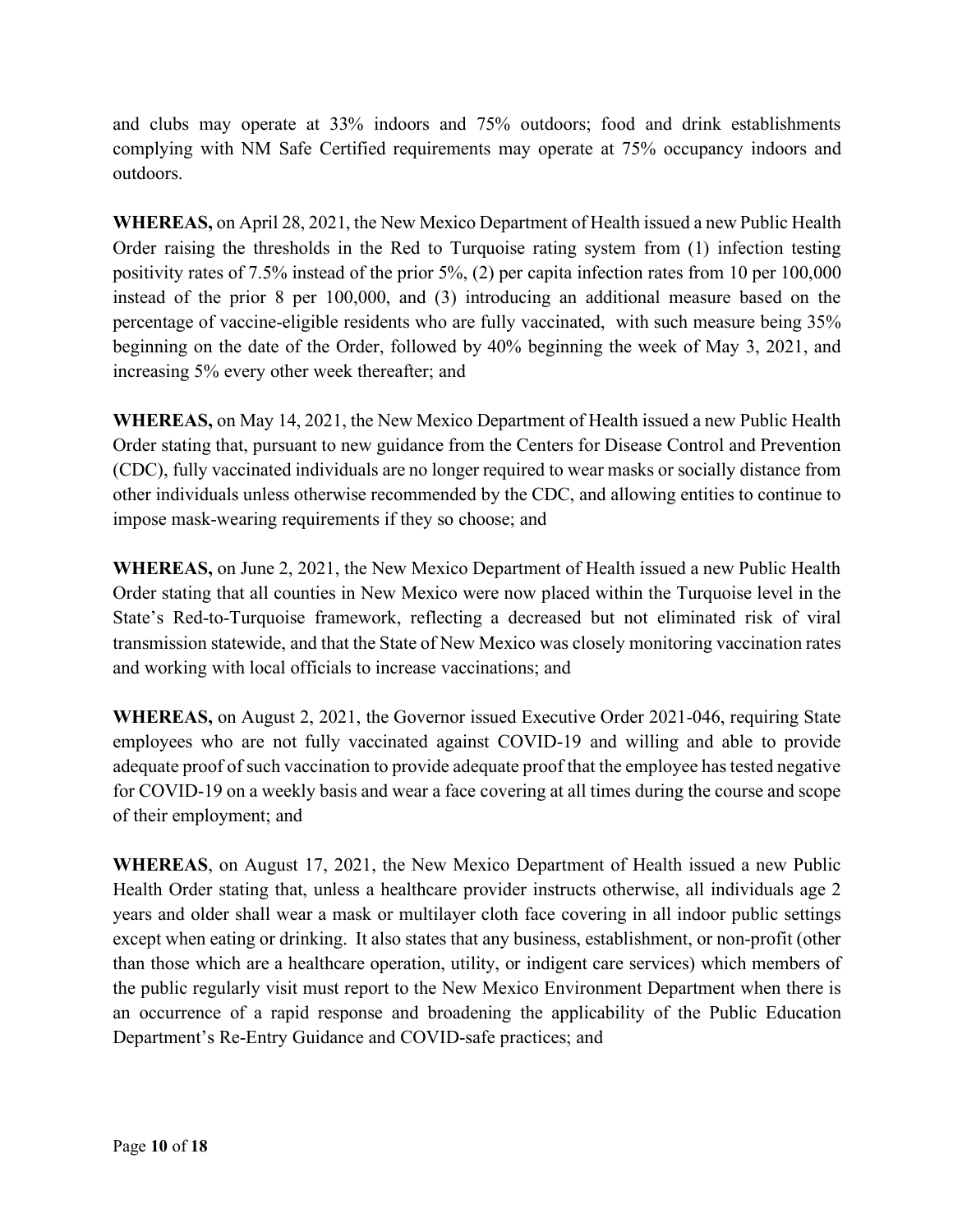**WHEREAS,** on September 15, 2021, the New Mexico Department of Health issued a new Public Health Order requiring that all School Workers Comply with Certain Health Requirements and Requiring Congregate Care Facility Workers, Hospital Workers, and Employees of the Office of the Governor be fully vaccinated and carrying forward the other provisions of the previous Public Health Order; and

**WHEREAS**, on October 18, 2021, the New Mexico Department of Health issued a new Public Health Order establishing crisis care standards and the credentialing and approval of state credentialed physicians and credentialed advanced practice physicians in response to medical staff shortages and carrying forward the other provisions of the previous Public Health Order; and

**WHEREAS**, on November 12, 2021, the New Mexico Department of Health issued a new Public Health Order clarifying that Current Guidance Documents, Advisories, and Emergency Public Health Orders Remain in Effect; and

**WHEREAS**, on December 2, 2021, the New Mexico Department of Health issued an Amended Public Health Order requiring that all School Workers Comply with Certain Health Requirements and Requiring Congregate Care Facility Workers, Hospital Workers, and Employees of the Office of the Governor be fully vaccinated, receive booster vaccines, and carrying forward the other provisions of the previous Public Health Order; and

**WHEREAS**, on December 10, 2021, the New Mexico Department of Health issued a new Public Health Order clarifying that Current Guidance Documents, Advisories, and Emergency Public Health Orders remain in effect and amending prior Public Health Emergency Orders to impose certain public health measures; and

**WHEREAS**, on January 7, 2022, the New Mexico Department of Health issued a new Public Health Order clarifying that Current Guidance Documents, Advisories, and Emergency Public Health Orders remain in effect and amending prior Public Health Emergency Orders to impose certain public health measures; and

**WHEREAS,** some individuals who have contracted the COVID-19 show no symptoms, and the transmission of the virus by asymptomatic individuals has resulted in sickness and deaths across the State and in our City, necessitating ongoing, updated and stringent guidance from local, state, and public health officials; and

**WHEREAS**, although the COVID-19 vaccination rates are now increasing in the City of Albuquerque and in many areas within the State of New Mexico, with nearly 70% of Bernalillo County being fully vaccinated as of the date of this order, scientific evidence shows that it is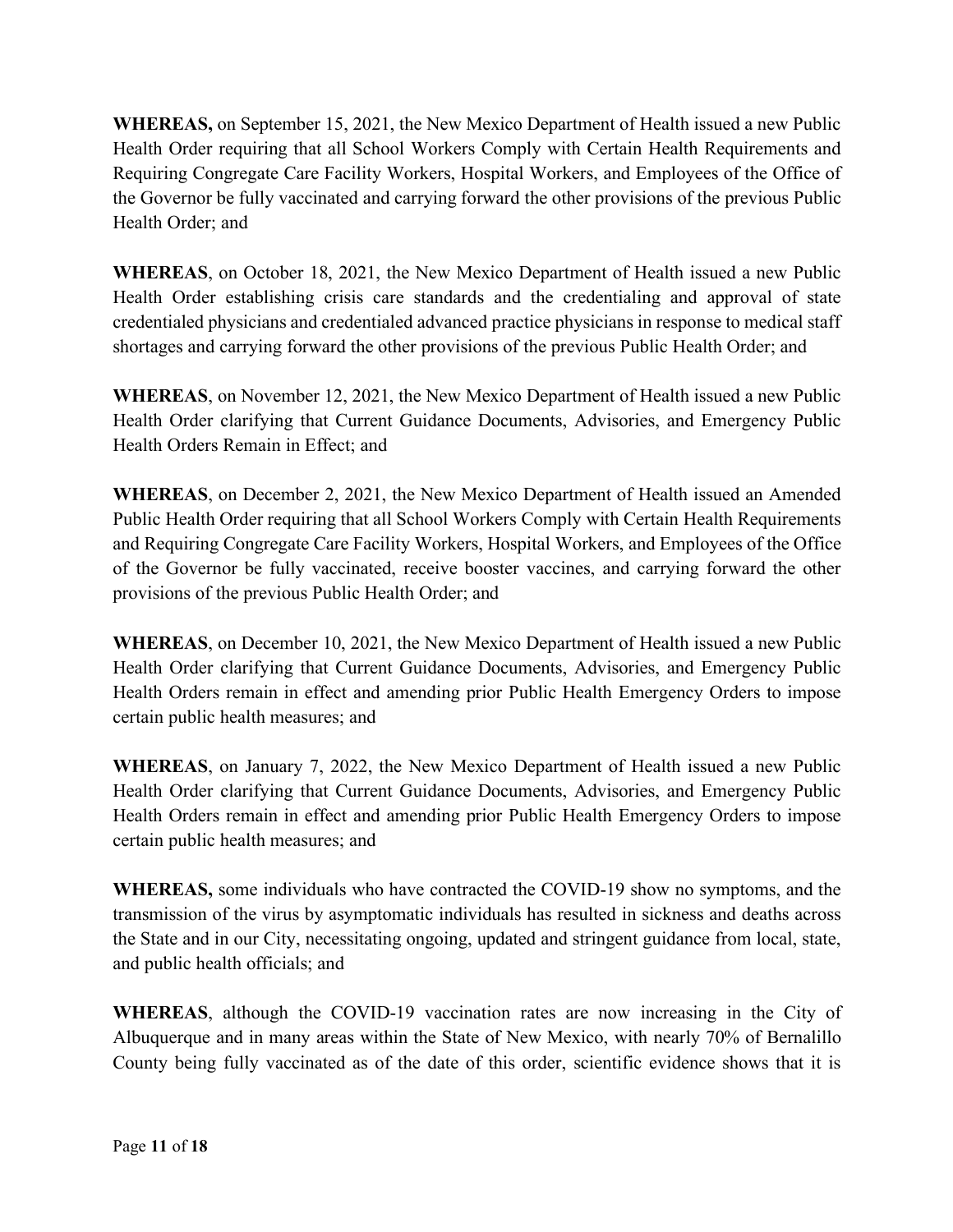essential to continue to take measures to slow virus transmission as much as possible to protect the most vulnerable populations; and

**WHEREAS**, the necessary business closures and gathering restrictions ordered by the State Department of Health have been essential to slow the transmission rate of COVID-19 in New Mexico, but have heavily impacted all businesses in the City of Albuquerque, especially microbusinesses and small businesses that have less resiliency against these conditions; and

**WHEREAS,** businesses that flaunt restrictions put in place to slow the transmission rate of COVID-19 threaten the health of the community; and

**WHEREAS**, the intent of this order is to slow the spread of COVID-19 to the greatest extent possible while enabling the continuation of essential services, businesses, and necessary travel to protect public health and safety; and

**WHEREAS**, the emergency expenditures and the overall magnitude of the financial harm due to COVID-19 and the partial but significant closing of New Mexico public schools and businesses has yet to be determined; and

**WHEREAS**, the City of Albuquerque faces the continuing threat of substantial damage to public health thereby perpetuating an uncertain financial burden; and

**WHEREAS**, City projects are incurring significant unforeseen expensed due to supply chain shortages caused by the pandemic; and

**WHEREAS**, this local emergency constitutes a public health emergency, and the resulting damage is of such magnitude as to be beyond local control and requires the resources of the State to minimize economic and physical harm necessary to protect the public health, safety, and welfare of the people and property in Albuquerque; and

**WHEREAS,** since my previous emergency declaration issued on January 12, 2022, the United States has continued to detect the presence of several more contagious strains of the virus, and New Mexico has now experienced more than 398,000 individual infections and over 6,100 deaths caused by COVID-19.

**NOW, THEREFORE**, I, Timothy M. Keller, Mayor of the City of Albuquerque, by virtue of the authority vested in my office by the Laws of the State of New Mexico and the Albuquerque City Code of Ordinances, do hereby declare the following orders to be necessary for the protection of public health and safety due to the disastrous effects of COVID-19 and order that: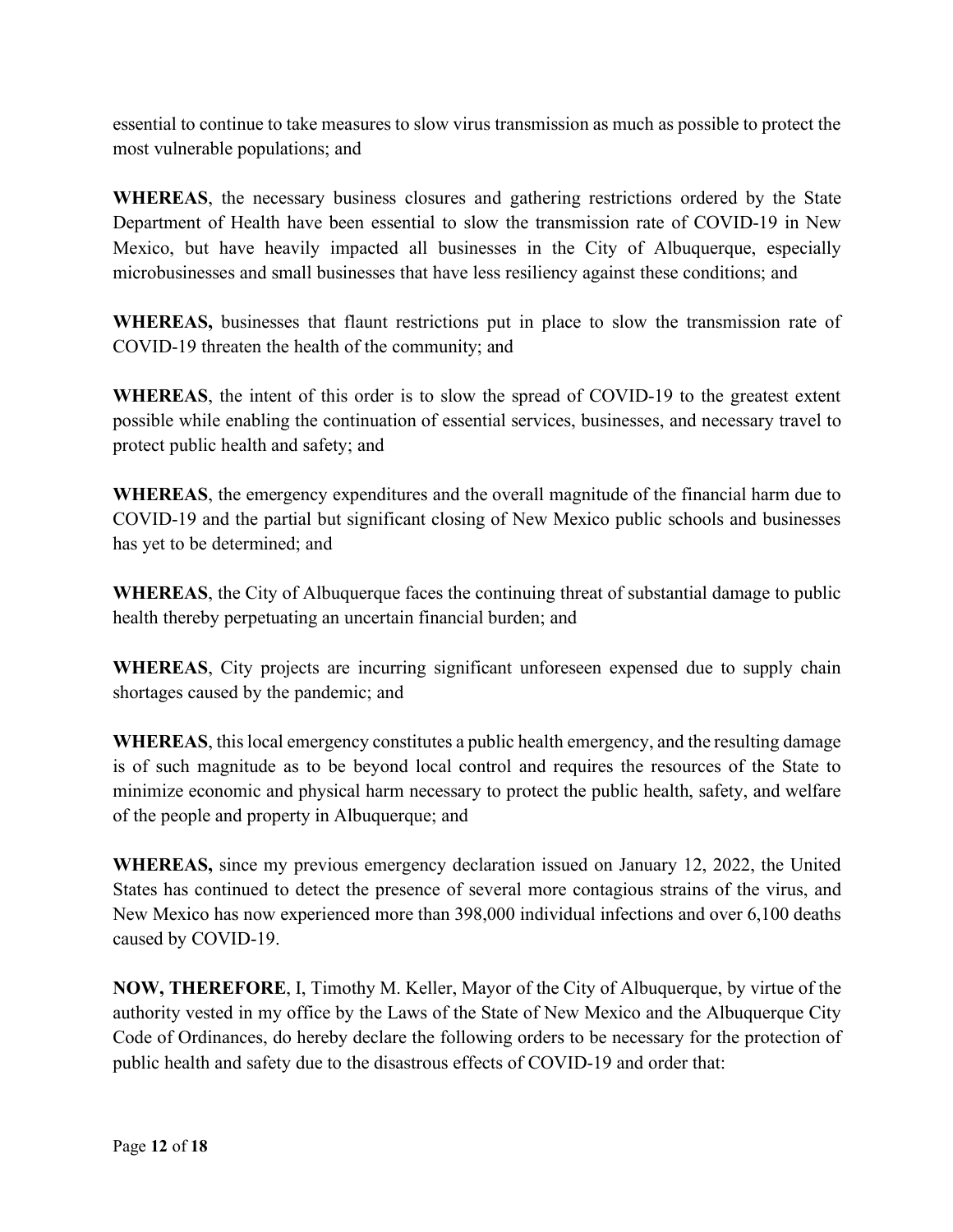- 1. Pursuant to  $\S 2-9-1-4(G)$  of the Civil Emergency Powers Ordinance, the City may enter any agreements regarding the use of property as necessary to address or mitigate the impact of COVID-19 outside the usual real property requirements of§ 2-5-2-1 *et seq.* of the Real Property Transactions Ordinance, and
- 2. Pursuant to §§ 5-5-19(B)(l) and 5-5-35 of the Public Purchases Ordinance, I find that there are urgent and compelling reasons, including the unforeseen and dangerous situation of the COVID-19 pandemic, enabling the City to make emergency procurements to preserve the peace, health, orsafety of people or property within the jurisdiction of theCity orto prevent significant economic loss; and
- 3. Pursuant to § 2-9-1-4(G) and§ 2-9-1-4(H) of the Civil Emergency Powers Ordinance, the Albuquerque City Clerk and all City departments shall accept electronic signatures, including scanned copies of hard copy signatures, on legal documents, including but not limited to contracts, property agreements, ordinances, and resolutions, and shall attest to electronic signatures of the Mayor and Chief Administrative Officer or their designee, if submitted by the signatory through the signatory's email, to the greatest extent permitted by law; and
- 4. Pursuant to § 2-9-1-4(H) of the Civil Emergency Powers Ordinance, and the Emergency Selection authorization in § 14-7-2-8 ofthe Selection Advisory Committee Ordinance, and the Emergency Procurement authorization in §15 of the City Of Albuquerque Regulation Governing The Award/Rejection Of Bids/Offer For Public Works Projects, to ensure the timely and unwavering continuity of public works projects, the Department of Municipal Development shall shorten all pre-construction timelines wherever practicable and promptly forward recommendations of awards to the Chief Administrative Officer for selection with final approval by the Mayor, and said approvals shall be reported on a quarterly basis to the City Council; and
- 5. Residentsshall continue to comply with all trash pre-collection practices established in § 9- 10-1-6 of the Health, Safety, and Sanitation Ordinance and shall not engage in dumping, accumulating, or scattering of trash and refuse as prohibited by § 9-10-1-9 of that Ordinance; and
- 6. Pursuant to  $\S$  2-9-1-4(H) of the Civil Emergency Powers Ordinance, Administrative Instruction 3-7, and Chapter 5, Article 5 of the City Code of Ordinances, I find that there are urgent and compelling reasons, including the unforeseen and dangerous situation of the COVID-19 pandemic, enabling the City to pay for goods and services prior to receiving them when it is necessary to expeditiously order or procure emergency goods and services. However, in the normal course of business for non-prepaid items or services,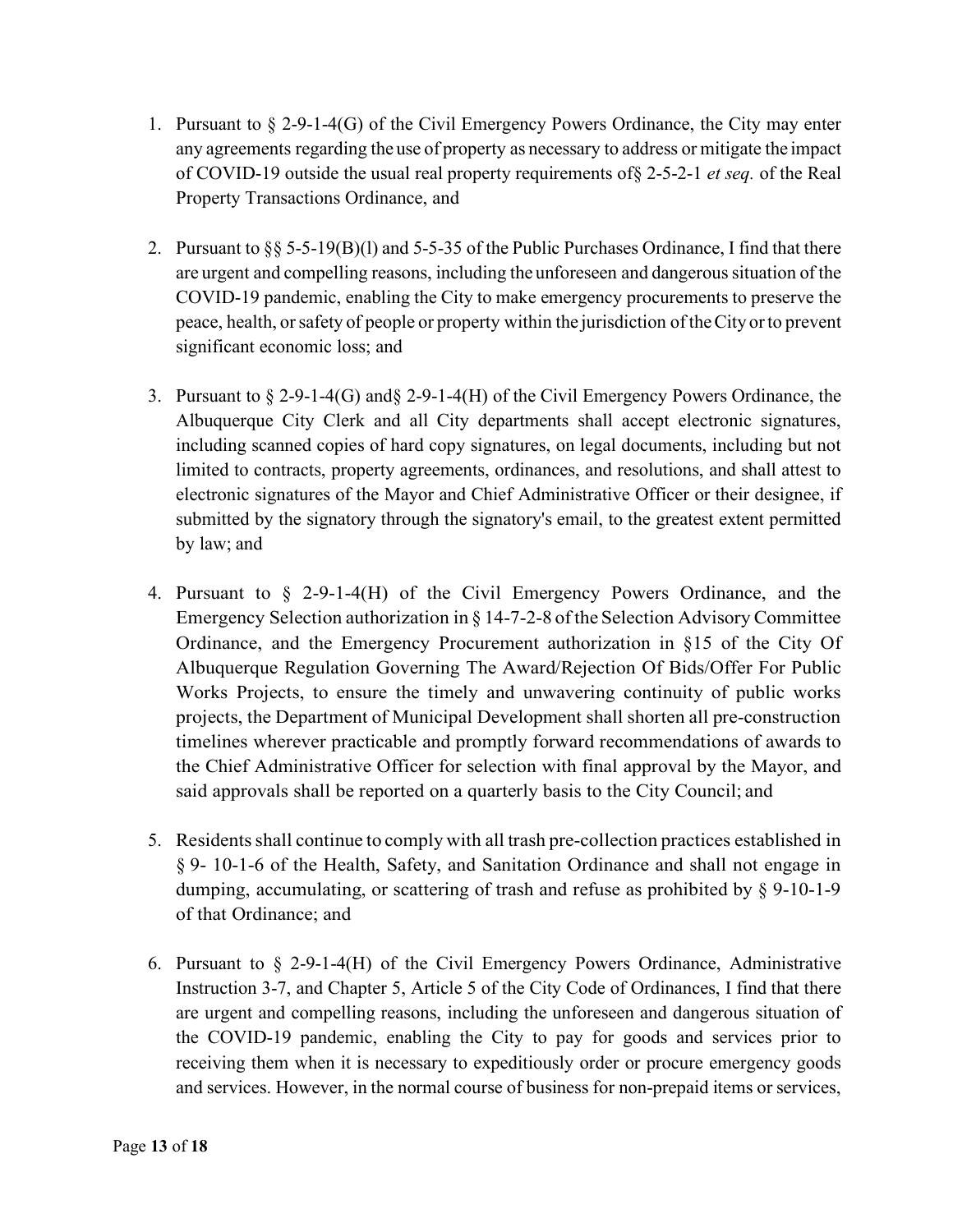and absent delays caused by problems with the delivered item or service, a thirty-day payment policy will be achieved for the majority of payment obligations; and

- 7. Pursuant to the need for responsive and well-informed government continuity during the current emergency, all public boards, commissions, and committees subject to the Public Boards and Commissions Ordinance, § 2-6-1-1 *et seq.*, are hereby authorized to conduct virtual meetings via teleconference or videoconference for the duration of this Order, should they so choose. However, boards, commissions, or committees, which conduct merits hearings, including but not limited to the Board of Ethics and Campaign Practices, the Personnel Board, and the Labor Management Relations Board may take testimony in person to facilitate fact finding at their discretion; and
- 8. Pursuant to the scientific evidence that social distancing and vaccination are the most effective tools to limit the spread of COVID-19, Albuquerque residents are highly encouraged and strongly advised to continue to embrace social distancing protocols and to seek a free vaccination through the New Mexico Department of Health if they are able to do so, more information on which can be found at https://cv.nmhealth.org/covidvaccine/; and
- 9. Pursuant to the New Mexico Department of Health's Public Health Order mandating facial coverings, and further pursuant to  $\S$ § 2-9-1-4 (F) and (H) and § 2-9-1-7 of the Civil Emergency Powers Ordinance, the City may enforce the requirement to wear a mask or multilayer cloth face covering in all indoor public settings except as otherwise provided in the Public Health Order; and
- 10. Pursuant to the Temporary Outdoor Dining Ordinance and the Temporary Outdoor Retail Ordinance that resulted in fewer automobile parking spaces, as well as the intended positive health outcomes associated with dining and shopping in open air settings, the public is strongly encouraged to bicycle, walk, and hike to access and enjoy the City's outdoor dining and retail opportunities; additionally, the City Planning Department is directed to as efficiently as possible review applications for permits under those Ordinances and applications for permits to access, install or improve walk-up and bikeup service windows; and
- 11. Pursuant to the Active Streets Initiative enacted to facilitate safe socially-distanced outdoor recreation, walking, biking, skating and other active travel activities on neighborhood streets during the public health emergency in order to promote public health, Albuquerque residents are hereby encouraged to nominate potential streets for consideration for temporary closure by submitting a written request to the City and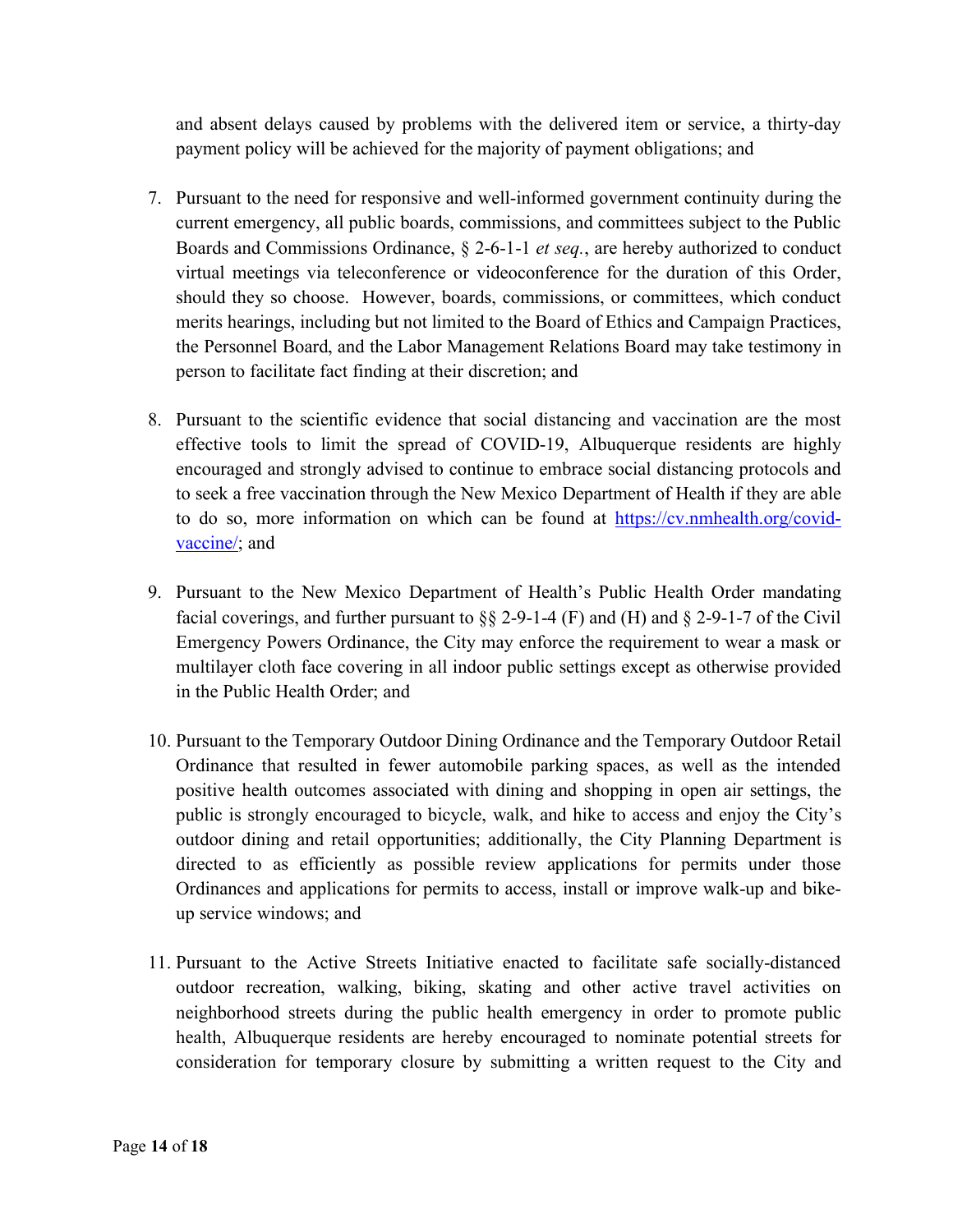## answering a brief survey online at https://survey123.arcgis.com/share/66fca3a6f5e147c1900d4596440b36cb; and

- 12. Pursuant to the City's goal to facilitate the adoption of pets, especially during the public health emergency when many residents may have more time at home allowing them to benefit from the companionship and health benefits associated with pet ownership, all pet adoption fees are temporarily waived and interested residents are encouraged to search for a new pet online at http://www.cabq.gov/pets/ or by making arrangements to visit the Animal Welfare Department; and
- 13. Pursuant to New Mexico Governor Michelle Lujan Grisham's press conference held on May 13, 2020, where she encouraged all New Mexicans to continue to follow the most current scientific guidance about COVID-19, specifically referencing the resources published by Johns Hopkins University, the City of Albuquerque shall continue to use the Johns Hopkins Coronavirus Resource Center data to analyze and develop evidence-based guidelines for businesses to follow that ensure continued protection of the public health and safety against the spread of COVID-19, and highly encourages and strongly advises all Albuquerque residents to use the same data to make informed, scientifically accurate decisions about how to best respond to COVID-19, especially in regards to social distancing; and
- 14. If the City Council increases the funding level which may be redistributed or rededicated to help address or combat the proclaimed emergency, then pursuant to any such amendment of § 2-9-1-4 (F) of the Civil Emergency Powers Ordinance, those additional funds shall be redistributed by the directive of the Mayor; and
- 15. Pursuant to New Mexico State Criminal Trespass Statute, NMSA 1978 §30-14-1, and the City of Albuquerque Criminal Trespass Ordinance, ROA §12-2-3, violators of the New Mexico Department of Health's Order mandating facial coverings at the Albuquerque International Sunport, at the Alvarado Transportation Center and other bus stations, on fixed-route and paratransit buses operated by the Transit Department, or any other City property where masks are required may be cited for criminal trespass and subject to immediate removal from the property; and
- 16. Pursuant to §§ 2-9-1-4 (E) and (H) of the Civil Emergency Powers Ordinance, the City may order the closure of any business, commercial property, non-State campus, or industrial operation that fails or refuses to enforce the State Department of Health's public health orders or the orders contained in this Declaration or any mass gathering that lasts for more than 6 consecutive hours and is reasonably likely to increase the spread of COVID-19 because of failure to adhere to COVID-safe best practices; and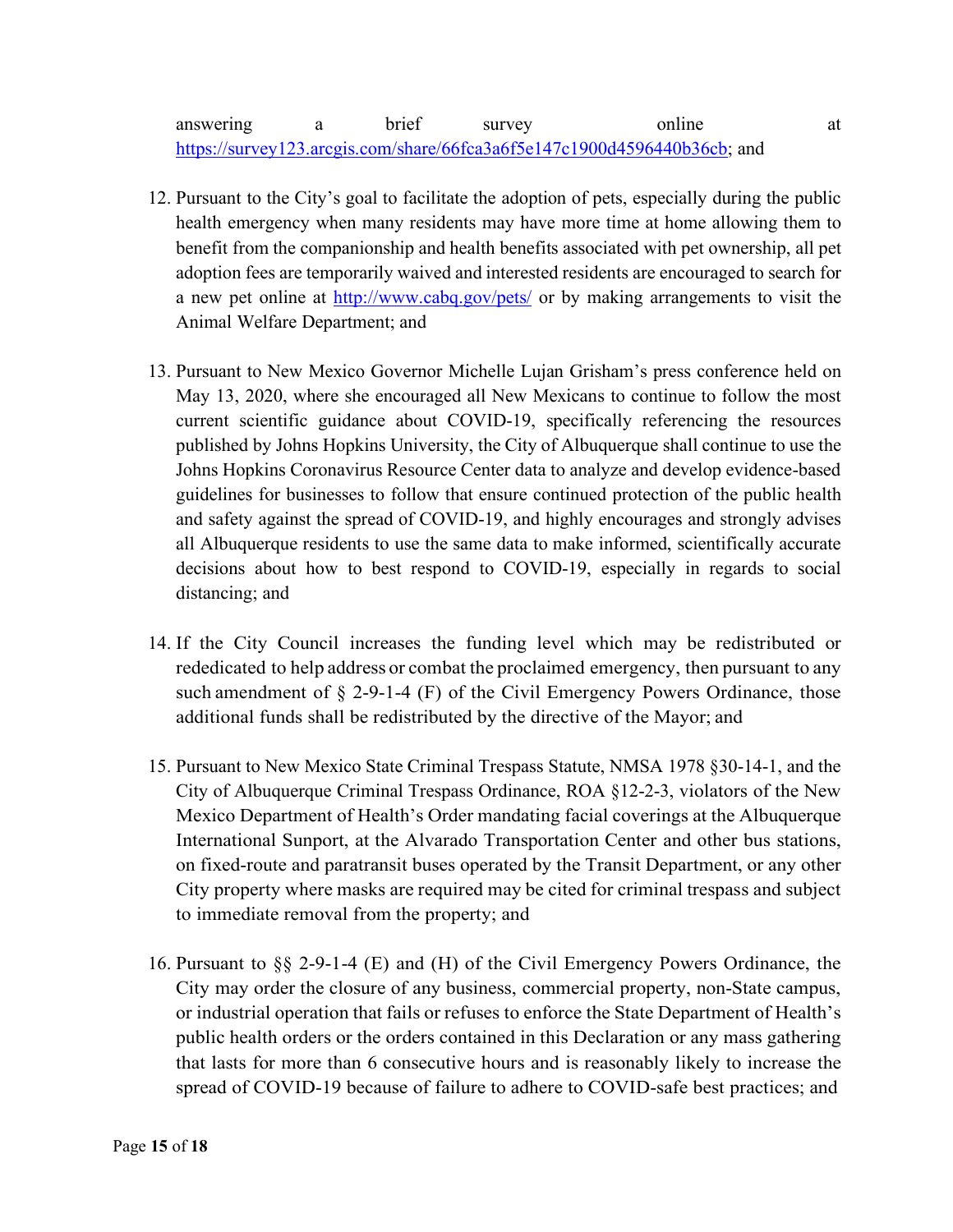- 17. Pursuant to § 2-9-1-4 (H) of the Civil Emergency Powers Ordinance, any business, commercial property, non-State campus, or industrial operation that violates any provision of this declaration shall be prohibited from renewing its business license for the duration of this order; and
- 18. Pursuant to § 2-9-1-4 (H) of the Civil Emergency Powers Ordinance, any food-service establishment, food processing establishment, temporary food-service establishment, push cart or mobile food unit, as defined by § 9-6-1-2 of the Food and Beverages Ordinance, and any food establishment or temporary food establishment, as defined by § 9-6-2-2 of the Retailers, Meat Markets, and Wholesalers Ordinance, that has its permit revoked shall be prohibited from applying for a new food permit for the duration of this order; and
- 19. Pursuant to § 2-9-1-4 (H) of the Civil Emergency Powers Ordinance, in order to minimize exposure to COVID-19, when the City is required to serve legal notice, the City may effect service of this notice by publication in a newspaper of general circulation and/or posting a copy of the notice on the servee's place of business or residence instead of physically delivering notice to a servee; and
- 20. Pursuant to  $\S 2$ -9-1-4 (H) of the Civil Emergency Powers Ordinance and  $\S 9$ -6-1-7(C)(2) of the Food Sanitation Ordinance, in order to minimize exposure to COVID-19, a business whose business permit is suspended has five (5) days to appeal the suspension in writing and shall have a hearing within five (5) days of that written appeal. An order on the merits of that appeal shall be issued within 48 hours, except in cases of significant complexity, in which case an order shall be issued in no more than 120 hours. Should the business fail to appeal within five (5) days or the administrative hearing uphold the suspension the City may force the closure of the business with measures, which may include, but are not limited to, preventing ingress and egress to the business the building; and
- 21. Pursuant to §§ 2-9-1-4 (A), (C), (E), and (H) of the Civil Emergency Powers Ordinance, in order to protect health, safety, and welfare of the public by minimizing exposure to the novel coronavirus COVID-19 infectious disease and to prevent inundating and overwhelming the available health care system, the City may order the closure of any streets, and/or places of mass assembly, and/or places of private employment, and/or impose Stay At Home orders requiring the public to remain in the safety of their homes except for essential trips, as may be explicitly listed in said Stay At Home orders, for the purpose of obtaining items necessary for the preservation of life such as medicine, medical care, fuel, and food. Pursuant to § 2- 9-1-5 for the Publication of Orders pursuant to the Civil Emergency Powers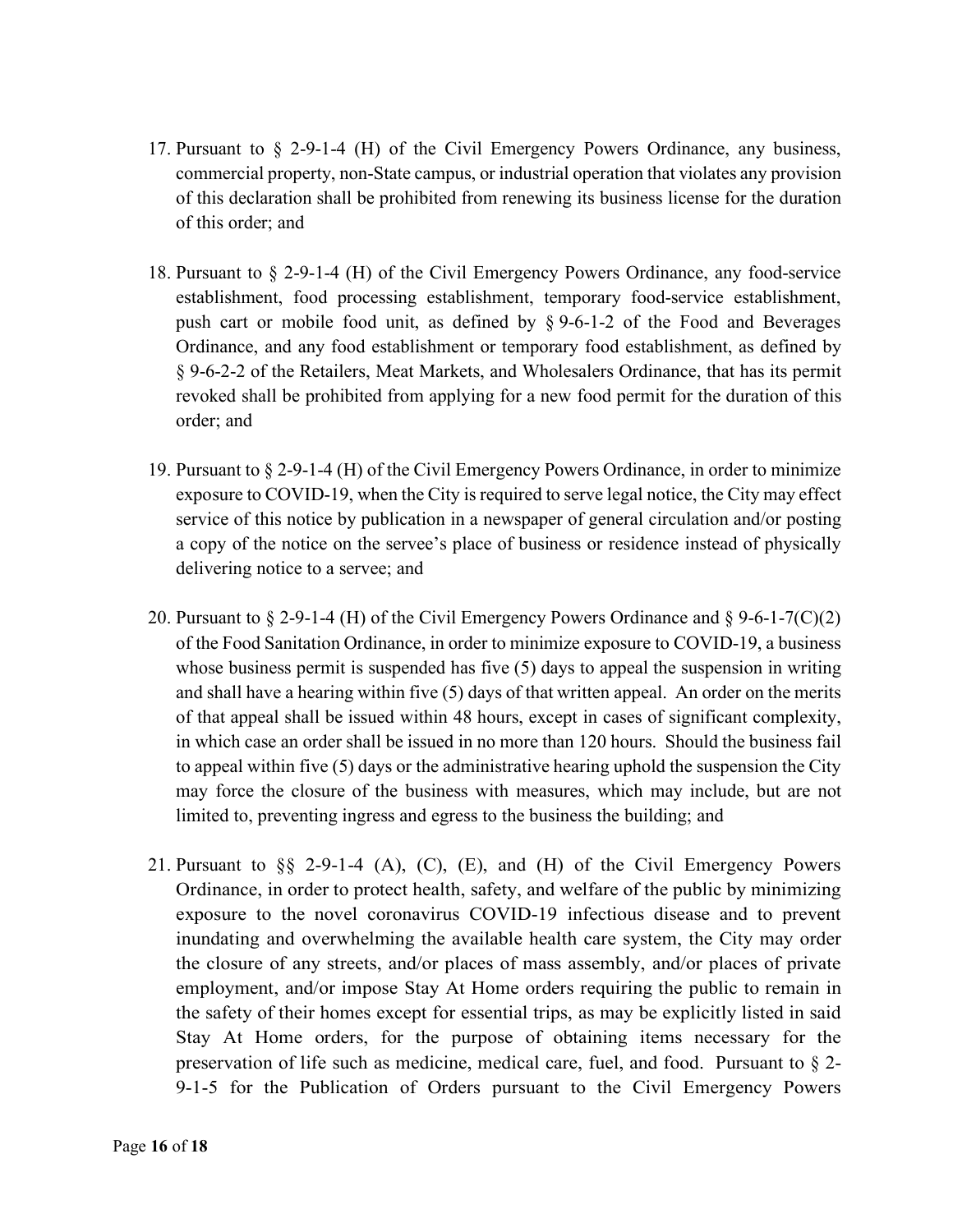Ordinance, the Mayor shall immediately deliver a copy of such a declaration and all associated orders to the Albuquerque Police Department, Albuquerque Fire and Rescue, all major media outlets serving the City, and the City Councilors. The Mayor shall also post a copy of such orders to the City's website, distribute them through the City's primary social media accounts, and take such additional reasonable measures necessary to inform impacted persons and businesses of the emergency declaration and associated orders; and

- 22. The administration is authorized to take such actions as may be required to ease the burdens on emergency rooms and the broader healthcare system caused by high numbers of COVID-19 cases, which have necessitated the NMDOH to establish crisis care standards; and
- 23. Pursuant to § 2-9-1-5 and § 2-9-1-7 of the Civil Emergency Powers Ordinance, the Albuquerque Police Department may enforce this declaration and the State's Public Health Orders and all orders contained within. The Code Enforcement Division of the Planning Department, Open Space personnel, Parks Management personnel, Department of Municipal Development Security personnel, Transit Security personnel, Parking Enforcement personnel, Environmental Health Department personnel, Solid Waste Management Department, and the Fire Marshal's Office of Albuquerque Fire Rescue may provide education and report violations of this declaration and all orders contained within, and may enforce such orders to the maximum extent permitted to personnel who are not law enforcement officers; and
- 24. Pursuant to § 2-9-1-4 of the Civil Emergency Powers Ordinance, facilities that provide incidental activities for the health and safety of City residents may have use specific project size restrictions temporarily waived; and
- 25. Pursuant to  $\S$  9-5-1-98(A)(1) of the Joint Air Quality Control Board Ordinance and  $\S$  74- $2-12(A)(1)$  of the Air Quality Control Act, the City may take steps to facilitate the safe and respectful disposition of human remains for a limited and reasonable time to address the excessive pandemic death toll that has resulted in health and safety concerns; and
- 26. Pursuant to § 2-9-1-6 of the Civil Emergency Powers Ordinance, the Albuquerque City Council may extend this declaration for additional periods of time prior to its expiration as it deems necessary; and
- 27. The New Mexico Department of Health and the New Mexico Governor may update restrictions as necessary to respond to the evolving circumstances of this outbreak, and the City may issue further or supplemental declarations of emergency in response to this